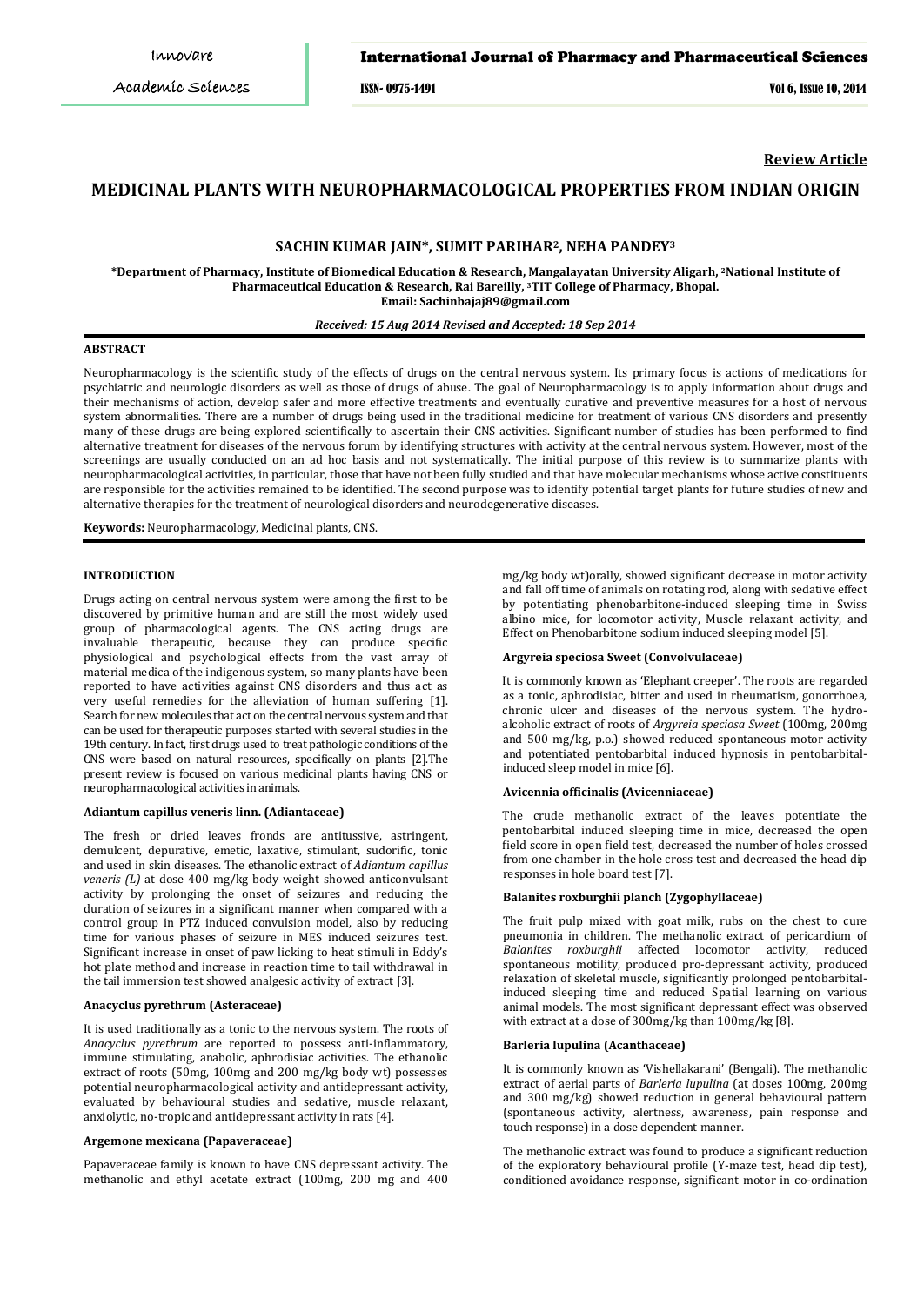and muscle relaxant activity. The extract also potentiate phenol barbitone sodium induced sleeping time [9].

### **Bixa Orellana L. (Bixaceae)**

It is known as the anode plant. An infusion of the leaves and roots is useful in epilepsy, dysentery, fever and jaundice. The methanolic extract of *Bixa Orellana L.* Leaves at doses of 125mg, 250mg and 500 mg/kg body weight statistically reduced the time for the onset of sleep at 500 mg/kg dose and (dose-dependently) increased the total sleeping time at 250mg and 500 mg/kg dose in the pentobarbitoneinduced hypnosis test. A statistically significant decrease in locomotor activity was observed at all doses in the open-field and hole-cross tests. In the strychnine-induced anticonvulsant test, the extract increased the average survival time of the test animals (statistically significant at 250mg and 500 mg/kg) [10].

### **Bryophyllum pinnatum (Lam.) (Crassulaceae)**

The aqueous leaf extract of *Bryophyllum pinnatum* at doses (50mg, 100mg and 200 mg/kg) was found to produce a profound decrease in exploratory activity in a dose-dependent manner. It also showed a marked sedative effect by a significant reduction in gross behaviour and potentiation of pentobarbitone-induced sleeping time. It delayed onset in strychnine and picrotoxin-induced convulsion (seizures) respectively, with the protective effect being significantly higher inpicrotoxin than strychnine-induced convulsion [11].

### **Caesalpinia pulcherrima (L.) (Fabaceae)**

It is used in the treatment of ulcer, fever, tumours and asthma and skin diseases. The crude methanolic extract of bark of *Caesalpinia pulcherrima* was evaluated for neuropharmacological activities. The extract of the bark potentiate the pentobarbital induced sleeping time in mice and decreased the open field score in open field test, decreased the number of holes crossed from one chamber in the hole cross test and decreased the head dip responses in hole board test [12].

#### **Calotropis gigantea R.Br. (Asclepiadaceae)**

The plant is used as an analgesic in toothache and earache, used in sprain, anxiety, epilepsy and in mental disorders. Alcoholic extract of peeled roots of *Calotropis gigantea R.Br.* was tested in albino rats at the dose level of 250 mg and 500 mg/kg bodyweight orally for CNS activity. Significant anticonvulsant activity in PTZ induced convulsions, intensity activity in elevated plus maze model, decreased locomotor activity and potentiation of the pentobarbitone induced sleep effect of the extract was observed [13].

#### *Camellia sinensis* **(Theaceae)**

*Camellia sinensis* commonly known as green tea, traditionally used to treat asthma, angina pectoris, peripheral vascular disease and coronary artery disease. The neuropharmacological study of *camellia sinensis*for anxiolytic activity was assessed by whole board test, Y maze test, social interaction test, foot shock induced aggression test, for aqueous extract at two doses of 200 mg/ Kg and 400 mg/ kg. The result from this study strongly suggests that camellia sinensis possess varied effects on the CNS including anxiolytic activity [14].

### **Cissus quadrangularis Linn (Vitaceae)**

It is commonly called as Hadjoda, most widely used ingredients in alternative medicine for treatment of piles, anorexia, indigestion, chronic ulcers, asthma, otorrhoea, wounds and in augmenting fracture healing process. The effects of extracts on CNS were studied by using spontaneous motor activity, exploratory behaviour, Rota-rod performance and potentiation of pentobarbitone sleeping time in mice. The extract (50 mg, 100 mg and 200 mg/kg i.p.) produced a reduction in spontaneous motor activity, exploratory behaviour and motor coordination and prolonged pentobarbitone induced sleeping time [15].

### **Clitoria ternatea Linn (Fabaceae)**

It is commonly known as ''Butterfly pea.'' The roots are useful in dementia, hemicrania, burning sensation, leprosy, inflammation, leucoderma, bronchitis, asthma, pulmonary tuberculosis and fever.

The spectrum of activity of the methanolic extract of *Clitoria ternatea* with the doses 100mg, 200mg and 400 mg/kg body weight on the CNS was determined. The extract was found to possess notropic, anxiolytic, antidepressant, anticonvulsant and anti-stress activity [16].

## **Couroupita guianensis Aubl. (Lecythidaceae)**

The methanolic extract of *Couroupita guianensis* was studied on spontaneous motor activity, Rota-rod performance and phenobarbital sleeping time with doses 100mg, 250mg and 500 mg/kg in mice. The extract in a dose dependent manner showed a significant reduction in spontaneous motor activity and the onset and duration of pentobarbitone induced hypnosis but had no effect on motor coordination [17].

### **Eclipta alba (Linn.) (Asteraceae)**

It has been mentioned to be a nervine tonic in addition to possessing hepato-protective, hair growth promoting and anti-aging properties. Aqueous and hydro-alcoholic extracts of the plant were evaluated for sedative, muscle-relaxant, anxiolytic, no-tropic and anti-stress activities. The aqueous and hydro-alcoholic extracts were administered in a dose of 150mg and 300 mg/kg p.o.,while the hydrolysed fraction was administered in a dose of 30 mg/kg, p.o. The findings indicated no-tropical activity of the aqueous extract (300 mg/kg, p.o.) and its hydrolysed fraction (30 mg/kg, p.o.) [18].

### **Fumaria indica Linn. (Fumariaceae)**

It is commonly known as geometry. Traditionally it is used as antidyspeptic, blood purifier, cholagogue, diaphoretic, diuretic, laxative, stomachic, sedative and tonic. Pentobarbital induced sleeping time, locomotor activity, effect on muscle grip performance of mice, maximal electroshock seizures in rats and pentylenetetrazole induced convulsions in mice were used as behavioural models to evaluate CNS effects of the extract with 100 mg, 200 mg and 400 mg/kg doses (p. o.). The animals treated with *Fumaria indicia Linn* extract showed significant and dose dependent increase in pentobarbital-induced sleeping time and marked decrease in the onset of sleeping time in rats. *The Fumaria indicia Linn extract* has shown a significant decrease in locomotor activity. *The Fumaria indicia Linn extract* did not show any muscle relaxant effect in the Rota-rod test in mice. *The Fumaria indicia Linn extract* showed significant anticonvulsant activity in MES in rats and PTZ induced convulsions in mice respectively [19].

#### **Hedychium coronarium Koen (Zingiberaceae)**

The rhizome of the plant is used in the treatment of type 2 diabetes. It is also used as anti-rheumatic, excitant, febrifuge and tonic. The extract with doses of 100mg, 200mg and 400 mg/kg body wt. investigated for its neuropharmacological activities using Hole-cross and Open field test in mice. The extract displayed dose dependent suppression of motor activity and exploratory behaviour in the tested animal models [20].

#### **Jatropha gossypifolia Linn. (Euphorbiaceae)**

It is popularly known as bellyache bush (English). The neuropharmacological activities were evaluated by Hole cross test, whole board test, and Elevated plus maze test, of methanolic extract at doses 200mg and 400 mg/kg body weight. The extract at both doses showed a significant sedative effect in whole cross test.In whole board test, the extract showed highly significant anxiolytic activity at lower dose, whereas this activity was observed at higher doses in EPM test [21].

### **Leptadenia reticulate (Asclepiadaceae)**

It is known as "jivanti" is considered to have the ability to bestow health and vigour. It is well known for its tonic, restorative and stimulant property in traditional medicines. The methanolic extract of *Leptadenia reticulate* was evaluated for antiepileptic and neuropharmacological activities with doses of 250mg, 500mg and 1000 mg/kg body wt. The methanolic extract was found to be significant against maximum electro shock and Pentylenetetrazol. The extract has no significant effect on haloperidol induced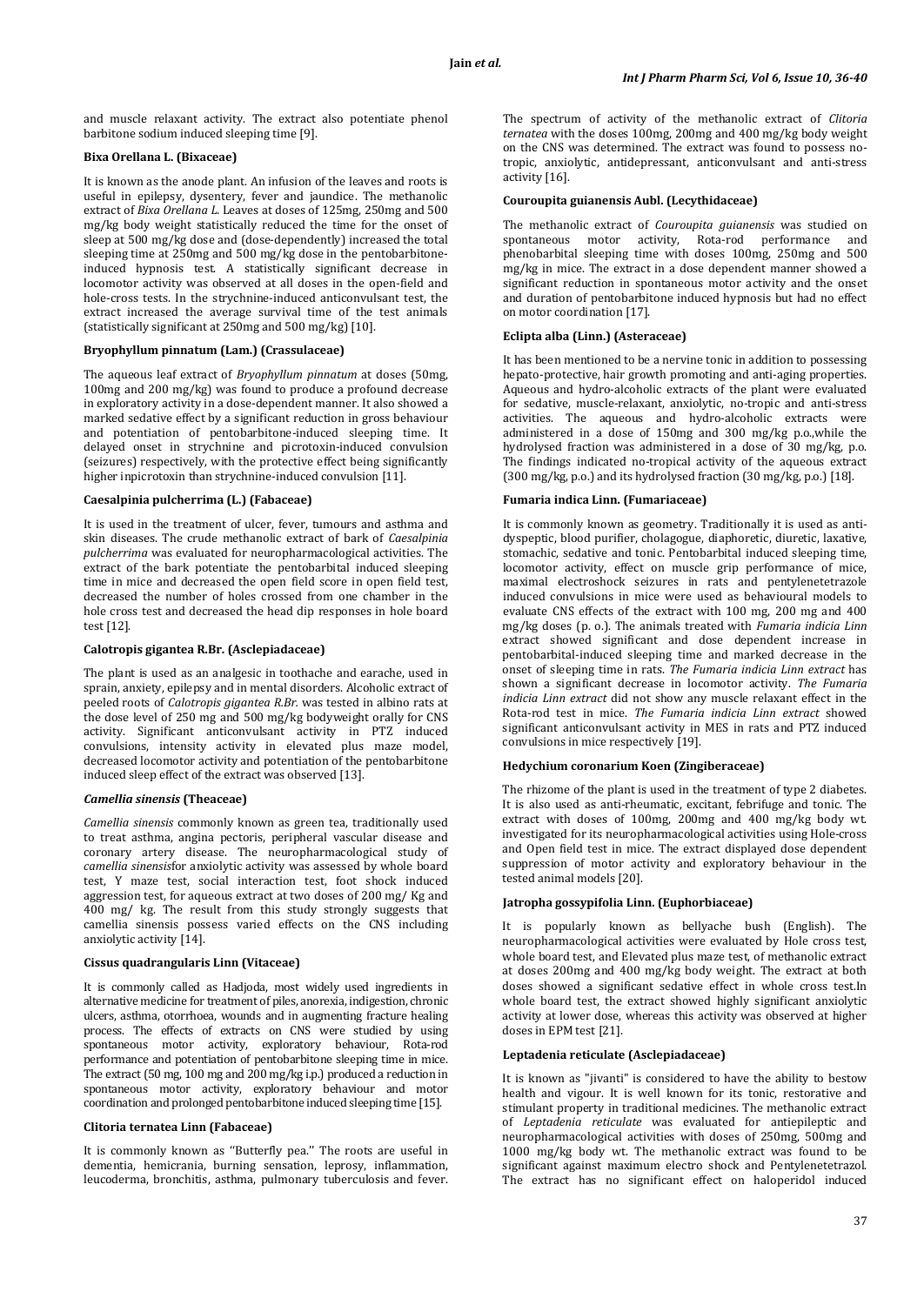catalepsy, but it possessed significant decrease in locomotor activity and increase in phenobarbitone induced sleeping time and no significant change in motor coordination [22].

### **Lucas longifolia Benth. (Lamiaceae)**

It is commonly called 'Barumbi or Dudhani'. Crude petroleum ether, chloroform and methanol extracts of aerial parts of *Lucas longifolia* have been evaluated for central nervous system depressant activity (100mg, 200mg and 400 mg/kg i.p.). The methanolic extract significantly reduces spontaneous motor activity at higher doses than petroleum ether extract. The fall off time (motor coordination) was also decreased. A potentiation in the pentobarbitone-induced sleep due to the sedative effect of the methanolic extract was observed [23].

### **Lippia nodiflora(Verbanaceae)**

It is commonly known as Poduthalai and is traditionally used as anodyne, antibacterial, diuretic etc. It has been shown that ethanolic extract of *Lippia nodiflora* at doses (250mg and 500 mg/kg p.o.) and its chloroform extract at higher dose of 500 mg/kg produced central inhibitory (sedative) effect, anticonvulsant effect and anxiolytic effect in mice [24].

#### **Mikania scandens (L.) Wild. (Asteraceae)**

It is known as climbing hemp weed (English). Aqueous leaf extracts of this plant have been used in folk medicine to treat stomach ulcers and applied to the affected area of body in the treatment of wounds and bruises. Neuropharmacological properties of hydro alcoholic extract of aerial parts of *Mikania scandens* (at 250mg and 500 mg/kg body weight i.p.) Were evaluated. The results of this study revealed significant and dose-dependent centralanti-nociceptive, locomotor and depressant, muscle relaxant and sedative potentiating effects, demonstrating its depressant action on the central nervous system [25].

#### **Mimusops elengi (Sapotaceae)**

It is commonly known as Bakul (Bengali). Several therapeutic uses such as catatonic, alexipharmic, stomachic, anthelmintic and astringent have been ascribed to bark of *Mimusops elengi*. The central nervous system depressant activity of extract at doses 100mg, 200mg and 400mg/kg body weight was evaluated using whole cross and open field test. The extract significantly decreased motor activity and exploratory behaviour of mice in whole cross and open field tests respectively [26].

#### **Nigella sativa L. (Ranunculaceae)**

The seed of *Nigella sativa L.* Used in the treatment of asthma and as anti-tumour, bactericidal, anti-chested, anti-nematode, antiinflammatory, analgesic, anti-diabetic, anti-ulcerogenic, diuretic, lactogogue and vermifuge. The aqueous and methanol extracts of *Nigella sativa* seed at dose 100mg/kg body wt. produced an alteration in the general behaviour patterns, significant reduction of spontaneous motility, reduction in normal body temperature and significant analgesic action against hotplate and pressure tests. All of the above findings suggest a CNS-depressant action of both extracts [27].

#### **Passiflora incarnata Linn (Passifloraceae)**

The fresh or dried whole plant has been used as herbal medicine to treat nervous anxiety and insomnia. Methanolic extract of aerial parts of *Passiflora incarnata Linn* was investigated for anxiolytic (by Forced swimming test) and antioxidant activities at doses 100mg and 200 mg/kg body wt. in animal models. The results showed a significant anxiolytic effect comparable with diazepam in all the tested doses [28].

### **Peperomia pellucida (L.) (Piperaceae)**

It is locally known as Luchi Pata. The leaves are used in the treatment of headache, fever, eczema, abdominal pains and convulsions. Petroleum ether and ethyl acetate soluble fractions of ethanolic extract of *Peperomia pellucida* leaves at doses (50mg, 200mg/kg) were administered to mice by intra-peritoneal route and their effects on the duration of diazepam-induced sleep,

nikethamide-induced toxicity, light-dark test and force swimming test were determined. The duration of diazepam-induced sleep was extended by administration of these fractions. Nikethamide at high doses causes death of mice and administration of these fractions delay the time that nikethamide causes the death of animals. In lightdark test and force swimming test these fractions showed diazepam type effects. These results suggest that both factions of *Peperomia pellucida* leaves have dose dependent depressant effects [29].

## **Pistia stratiotes L. (Araceae)**

It is also called water cabbage or water lettuce. Leaves are used in the treatment of ringworm infection of the scalp, syphilitic eruptions, skin infections, boils, wounds. The CNS activity evaluated at doses 850 mg/kg by hole cross test, open field test, beam walking test and thiopental sodium induced sedative test in mice. It significantly decreased the locomotor activity in mice. The extract showed significant anti-nociceptive activity when subjected to the hot plate, tail immersion and acetic acid-induced writhing test in mice [30].

### **Portulaca oleracea L. (Portulacaceae)**

It is used as antiseptic, anti-scorbutic, antispasmodic, diuretic, vermifuge and in oral ulcers and urinary tract disorders. The extract with doses 200mg and 400 mg/kg body wt.,on intra-peritoneal administration, showed a significant reduction in the locomotor activity in mice, anti-nociceptive activity in rats using Tail flick method, an increase in the onset time of pentylenetetrazole-induced convulsions in mice and muscle relaxant activity in-vitro (rat hemi diaphragm) and in-vivo (grip strength) experiments [31].

#### **Portulaca quadrifida Linn.(Portulacaceae)**

It is useful in asthma, cough, urinary discharges, inflammations and ulcers. The effect of ethanolic extract of *Portulaca quadrifida Linn*. in central and peripheral nervous, system were studied by using spontaneous motor activity, anti-nociceptive activity, in vivo muscle relaxant activity and anticonvulsant activity at doses of 400mg and 800mg /kg (i.p.). The extract showed a significant reduction in spontaneous motor activity, anti-nociceptive activity and also showed reduction in time to recover from the electrical shock induced convulsions. The effect of extracts on grip strength was found non-significant [32].

### **Ruta chalepensis (Rutaceae)**

The ethanol extract of aerial parts of *Ruta chalepensis* was given systemically at doses (i.e.  $10 - 1000$ ) mg/kg body wt., results from experimental models showed a delay in the onset of seizures and a dose-dependent suppression in tonic phase and mortality induced by Pentylenetetrazole, a prolongation of time of sodium pentobarbital induced hypnosis, a significant attenuation in anxiety-response and a reduction in licking them and shaking behaviour in formalin-induced nociception test. The sedative-hypnotic potentiation, anxiolytic, anticonvulsant and anti-nociceptive effects suggest that *Ruta chalepensis*induces a depressant activity on the CNS [33].

### **Solanum nigrum L (Solanaceae)**

The plant *Solanum nigrum L.* commonly known as 'hierba mora'. The ethanol extract of fruit at doses 51mg, 127.5mg and 255mg/kg body wt., was studied for its neuropharmacological properties in experimental animals. An intra-peritoneal injection of the extract significantly prolonged pentobarbital-inducedsleeping time, produced an alteration in the general behaviour pattern, reduced exploratory behaviour pattern, suppressed the aggressive behaviour, affected locomotor activity and reduced spontaneous motility. The ethanol extract of fruit did not show any sedation and motor incoordination [34].

#### **Strychnos nux-vomica Linn. (Loganiaceae)**

It is mostly used in disorders of the gastro-hepatic tract. Effect of detoxification on *Strychnos Nux-vomica* seeds by traditional processing with aloe and ginger juices, by frying in cow ghee, and by boiling in cow milk was investigated. The ethanolic extracts of these samples were subjected to spontaneous motor activity,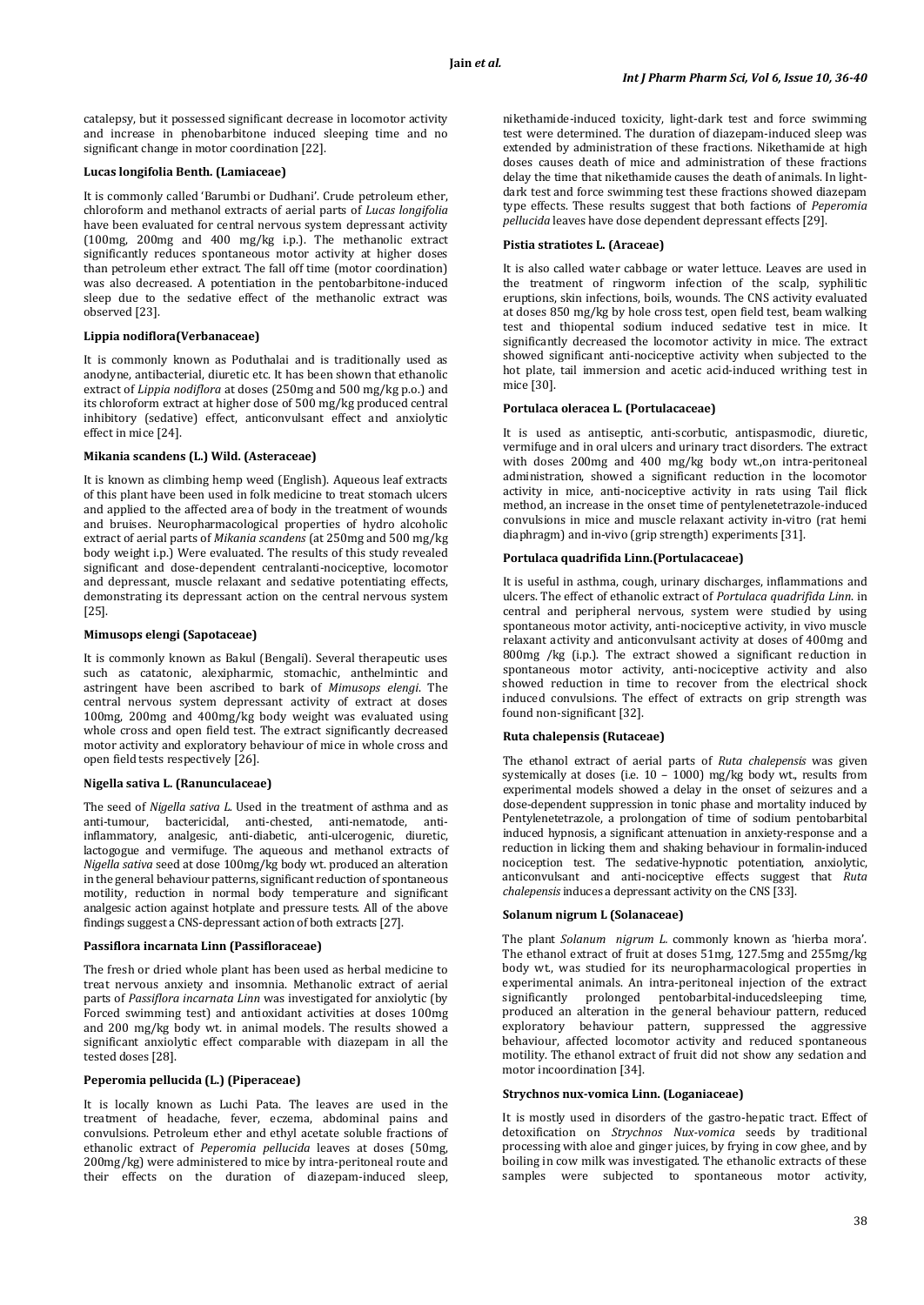pentobarbitone-induced hypnosis, PTZ induced convulsions, diazepam-assisted protection and morphine-induced catalepsy. All samples reduced SMA and inhibited catalepsy. Seeds processed into milk showed the lowest strychnine content, exhibited marked inhibition of PTZ induced convulsions and maximal potentiation of hypnosis [35].

#### **Thuja occidentalis (L.)(Capressaceae)**

It has been used to treat bronchial catarrh, enuresis, cystitis, psoriasis, uterine carcinomas, amenorrhea and rheumatism. Oral administration of 100mg, 200mg and 400 mg/kg doses of aqueous extract of *Thuja occidentalis* Linn in rats and mice were evaluated for its anxiolytic, anticonvulsant and motor coordination activity. The extract in a dose dependent manner inhibits the incidence of convulsions in Pentylene-tetrazole induced seizures. Significant motor incoordination and increased in immobility time in case of Rota road test and Tail suspension test respectively indicate CNS depressant activity of the extract [36].

#### **Trapa bispinosa (Trapaceae)**

The fruits are used as intestinal astringent, aphrodisiac, anti-inflammatory and in leprosy, urinary discharges, fractures, sore throat, bronchitis and anaemia. Neuropharmacological activities of hydro alcoholic extract of *Trapa bispinosa* were evaluated by motor coordination, spontaneous locomotor activity, object recognition, transfer latency, anxiolytic activity, analgesic activity, sodium nitrite induced respiratory arrest and hypoxic stress etc. The extract (250 mg & 500 mg/kg) was found to decrease time required to occupy the central platform (transfer latency) in the elevated plus maze and to increase discrimination index in the object recognition test, indicating no-tropic activity. *Trapa bispinosa extract* (250 mg and 500mg/kg) showed the significant increase in reaction time in hot plate analgesic activity. Moreover it also showed significant reduction in spontaneous locomotor activity and latency to death in sodium nitrite induced respiratory arrest [37].

### **Trigonella foenum-graecum Linn. (Fabaceae)**

It is commonly known as Fenugreek. The crude extract possesses different activities such as anticancer, antiseptic, aphrodisiac, astringent, demulcent, emollient, expectorant, anthelmintic, wound healing and gastro protective effects. Neuropharmacological screening of methanolic extract was carried out by whole cross and Open field test at doses of 100mg, 200 mg and 400mg/kg of body weight in mice. The extracts significantly displayed a dose dependent suppression of motor activity, exploratory behaviour [38].

#### **Viscum album L. (Loranthaceae)**

It is also called as mistletoe. It has been reputed against cardiovascular diseases,i.e. hypertension and atherosclerosis; various bone and joint disorders including periarthritis, spondylitis and arthritis; for immune system stimulation; in nervous disorders as sedative or to combat epilepsy. The aqueous leaf extract of *Viscum album L.* at doses 50mg and 150 mg/kg body wt., prolonged the pentobarbital induced sleeping time and reduced the locomotor activity in actophotometer. In addition the extract reduced Maximal electro shock, Isoniazid and Pentylenetetrazole-induced convulsions. The extract decreased the apomorphine-induced stereotyped behaviour and potentiates the HAL-induced cataleptic score which suggests extract possess anti dopaminergic activity [39].

### **Wedelia calendulacea Less (Asteracea)**

Neuropharmacological activities of methanolic and aqueous extract of *Wedelia calendulacea* stem were screened using pentobarbitalinduced sleeping time, pentylenetetrazole and strychnine induced seizure, spontaneous motor activity, exploratory behaviour and rota-rod performance (motor coordination). The methanolic extract (20 mg and 50 mg/kg i.p.) and aqueous extract (200mgand 500 mg/kg i.p.) produced a significant prolongation of pentobarbital induced sleeping time and reduced the SMA and exploratory behaviour. The extract prolonged onset of the phases of seizure activity but did not protect mice against lethality induced by pentylenetetrazole and strychnine. It also failed to affect the motor coordination test. These results suggest that extract contained an agent

with neuropharmacological activity that may be sedative in nature [40].

#### **Xylocarpus moluccensis Lamk. M. Roem. (Meliaceae)**

It is commonly known as 'Possur'. The bark is used as an astringent, febrifuge and has been used traditionally in the treatment of dysentery, diarrhoea and other abdominal problems. The methanolic extracts of the barks and pneumatophores of *Xylocarpus moluccensis* at doses 250 mg and 500 mg/kg b. wt., were assessed for their effects on central nervous system using pentobarbitone induced sleeping time, open field, hole cross, hole-board and evasions tests in mice. These extracts produced a dose-dependent reduction in the onset and duration of pentobarbitone induced hypnosis, reduction of locomotor and exploratory activities in the open field, whole cross, and head-dip and evasion tests. These results suggest that both bark and pneumatophore extracts possess CNS depressant activity [41].

### **CONCLUSION**

Plants in the form of herbs, spices and foods constitute an unlimited source of molecules available for improving human health. However, a single plant contains hundreds or thousands of secondary bioactive metabolites. A chemical diversity that determined the evolutionary success of plants, favouring their adaptation to a changing environment. In this view, to ascribe health-promoting effects of a medicinal herb or a plant food only to a molecule or a single class of compounds, represents an inappropriate and inopportune task. It is likely that different phytochemicals produce *in vivo* additive and synergistic effects, thus amplifying (or reducing / inhibiting) their activities [42]. Plants have been used by human beings since immemorial times to cure diseases and to promote relief from ailments. There were times when they were most important sources of medicines for people. However, beginning in the late 1940s, this old form of therapeutics began to lose its importance, being more and more replaced by synthetic remedies. The lessons from millennia were forgotten and were considered ''unscientific.''

On the other hand, such ancient use of plants was a lead for scientists in their search for new substances endowed with therapeutic properties. It is estimated that nearly 25% of the modern drugs directly or indirectly originated from plants.Several are examples concerning the CNS: Caffeine, ephedrine, cannabinoids, opioids and reserpine are a few of them. However, for the majority of CNS active plants, the active principles are not yet known [43].

# **CONFLICT OF INTERESTS**

Declared None

### **ABBREVIATIONS**

CNS: Central nervous system; PTZ: Pentylenetetrazole; MES: Maximal electro shock; EPM: Elevated plus maze; p.o.: per oral; i.p.: Intra-peritoneal

#### **REFERENCES**

- 1. Yadav YC, Jain A, Deb L. A review: neuropharmacological screening techniques for pharmaceuticals. Int J Pharm Pharm Sci 2010;2 suppl 2:10-4.
- 2. Gomes NGM, Campos MG, Orfao JMC, Ribeiro CAF. Plants with neurobiological activity as potential targets for drug discovery. Prog Neuropsychopharmacol Biol Psychiatry 2009;33:1372-89.
- Jain SK, Singh T, Pande M, Nema N. Neuropharmacological screening of fronds of *Adiantum capillus veneris Linn*. Scholars Res Library 2014;6 suppl 3:167-75.
- 4. Sujith K, Suba V, Darwin CR. Neuropharmacological profile of ethanolic extract of *Anacyclus pyrethrum*in albino wistar rats. Int J Pharm Sci Res 2011;2 suppl 8:2109-14.
- 5. Anarthe S, Chaudhari S. Neuropharmacological study of *Argemone mexicana Linn.* J Appl Pharm Sci 2011;1 suppl 4:121-6.
- 6. Galani VJ, Patel BG. Central nervous system activity of *Argyreia speciosa* roots in mice. Res J Pharm Technol 2009;2 suppl 2:331-4.
- 7. Hossain Md H, Howlader Md SI, Dey SK, Hira A, Ahmed A. Evaluation of diuretic and neuropharmacological properties of